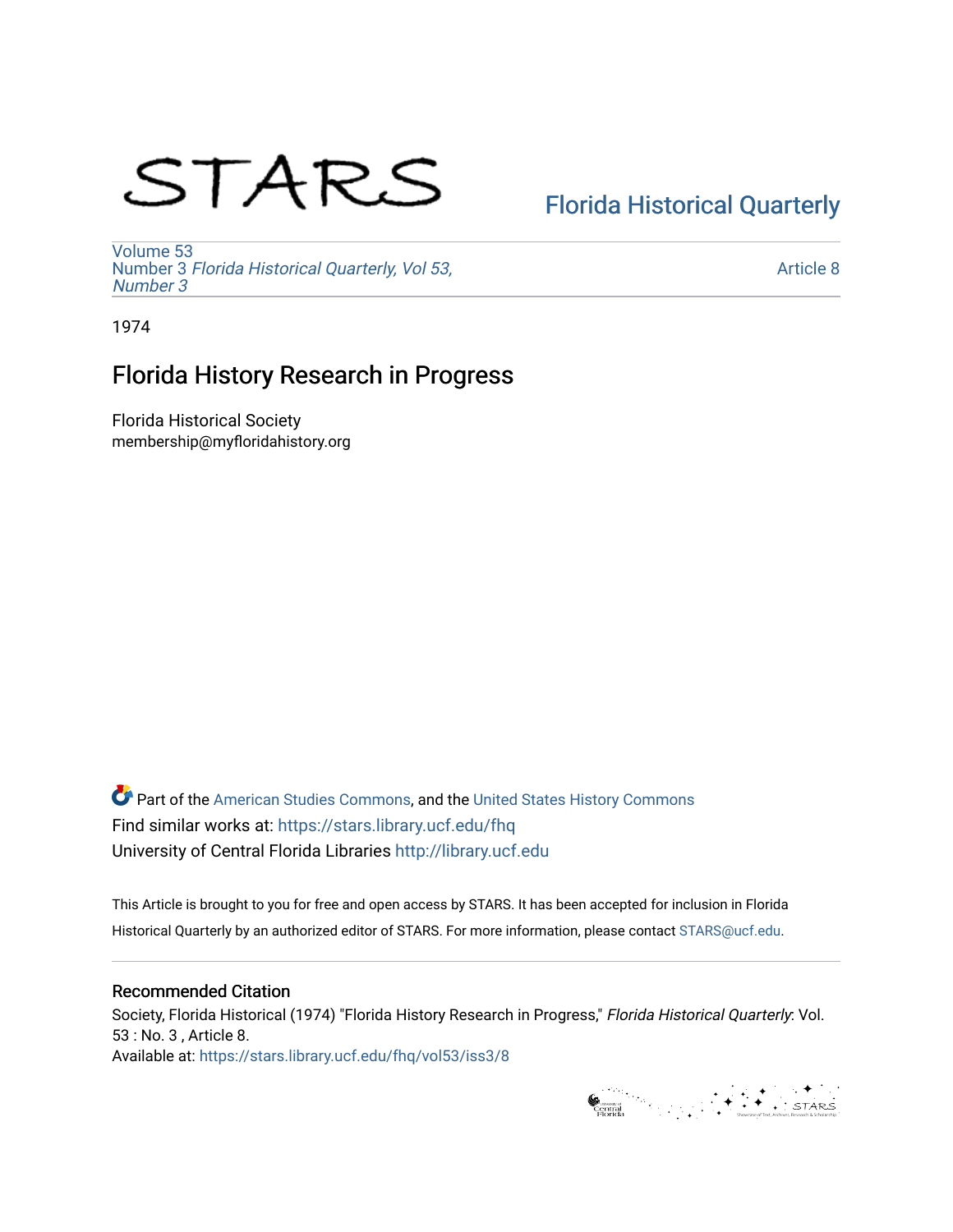This list shows the amount and variety of Florida history research and writing currently underway and as reported to the *Florida Historical Quarterly.* Doctoral dissertations and masters theses completed in 1974 are included. Research in Florida history, sociology, anthropology, political science, archeology, geography, and urban studies is included.

*Carnegie-Mellon University*

Barbara A. Richardson— "Blacks in Jacksonville, Florida: 1860-1900" (Ph.D. dissertation in progress).

*Daytona Beach Community College*

Peter D. Klingman (faculty)— "History of the Republican Party in Florida" (continuing study).

*Emory University*

Elliott Mackle— "Utopian Colonies in Florida, 1894-1921" (Ph.D. dissertation in progress).

*Florida Atlantic University*

- John J. Bertalan— "Recreation as an Issue of Urban Public Policy in Twelve South Florida Municipalities" (M.A. thesis— completed).
- Dennis M. Callan— "Intralegislative Communications in a Newly Emergent Two-Party System: The Case of Education and the Florida House of Representatives, 1967" (M.A. thesis— completed).
- Donald W. Curl (faculty)— "History of Palm Beach County" (continuing study).
- Noreen S. Davis— "Intragovernmental and Intergovernmental Aspects of Water Pollution Control in Broward County, Florida" (M.A. thesis— completed).
- Burt T. Goodnough— "The 1948 Presidential Election in the State of Florida" (M.A. thesis— completed).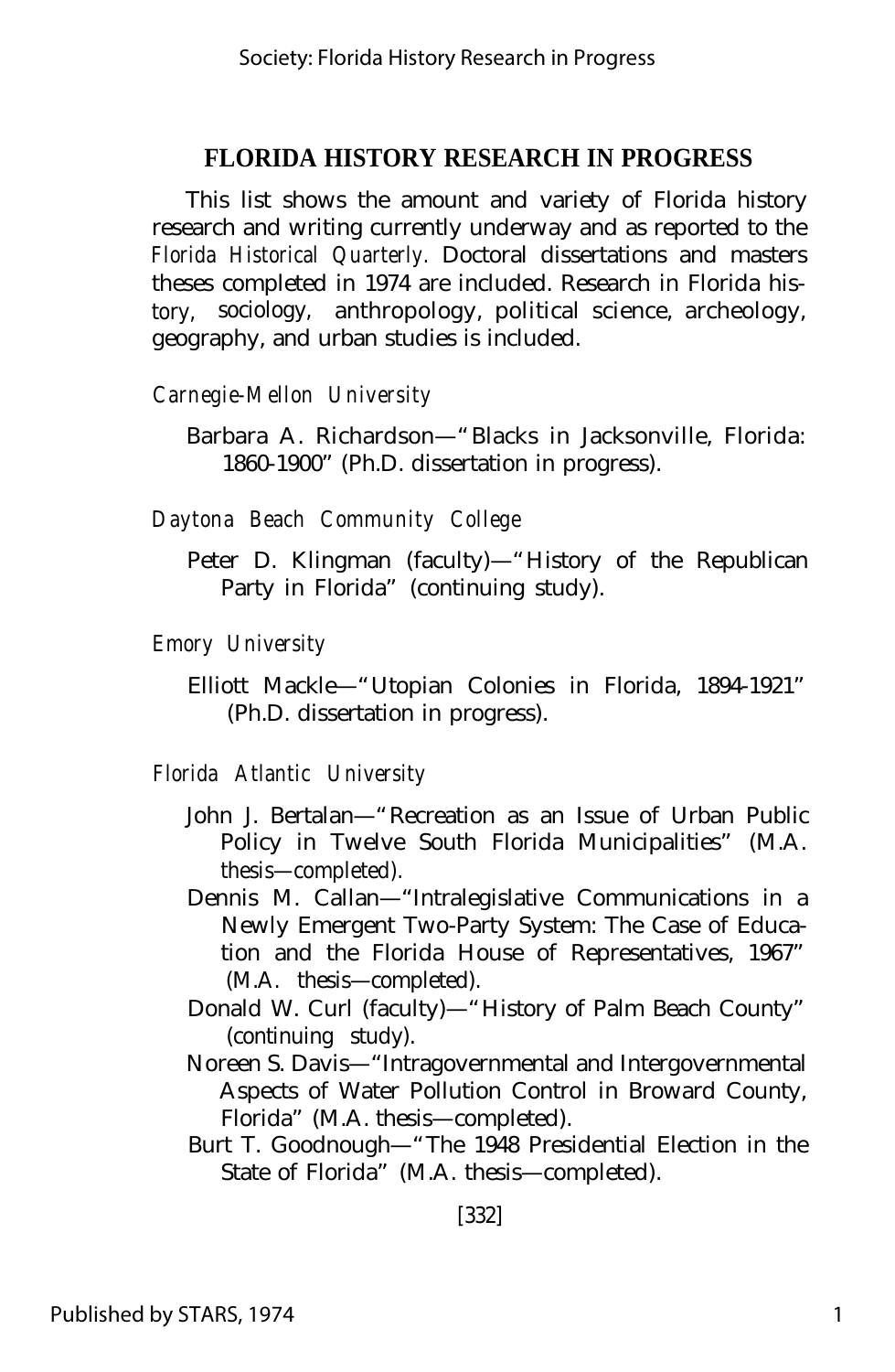- Keith E. Hamm— "Intergovernmental Relations as seen by Florida State Legislators: Land Use and Water Resource Problems" (M.A. thesis— completed).
- Harry A. Kersey, Jr. (faculty)— "Pelts, Plumes, and Hides" (accepted for publication, University Presses of Florida).
- Patricia Kixmiller— "Anastasia Island: A Case Study in Environmental Perception and Changing Land Use" (M.A. thesis— completed).
- Claire Mitchel— "Equity and Efficiency in Health Care Delivery Services in Broward and Dade Counties" (M.A. thesis— completed).
- Edgar L. Money— "The Civil Public Service Program in Florida During World War II" (M.A. thesis in progress).
- Sharyn Van Horn— "The Sensible Space in a Privately Owned Housing Project [in Fort Lauderdale]" (M.A. thesiscompleted).

#### *Florida State University*

- William R. Brueckheimer (faculty)— "Origin, Distribution, Development and Future of Quail Hunting Plantations in the Thomasville— Tallahassee Region" (continuing study).
- Ted Corbett (faculty)— "Migration to a Spanish Imperial Frontier in the Seventeenth and Eighteenth Centuries: St. Augustine" (research completed); "Social Significance of Widows in St. Augustine and Family Unit in St. Augustine: 1650-1763" (continuing study).
- James W. Cortada— "U.S.-Spanish Relations, 1770-1974"; "Politics and Cuba, 1880s" (continuing studies).
- Kathleen A. Deagan (faculty)— "Excavation of the Acosta House in St. Augustine— Site of an 18th Century Minorcan Home"; "Excavation of Auero House in St. Augustine; Architecture and the Criollo Material Culture from 1702 to 1763" (continuing studies).
- Michael J. Durney— "Tallahassee Testimonial 1905" (M.A. thesis— completed).
- Marylyn Mitsuo Feaver— "Homesteads of 1866-1876, Land Acquisition, Retention, and Alienation in Florida, 1866- 1970" (Ph.D. dissertation in progress).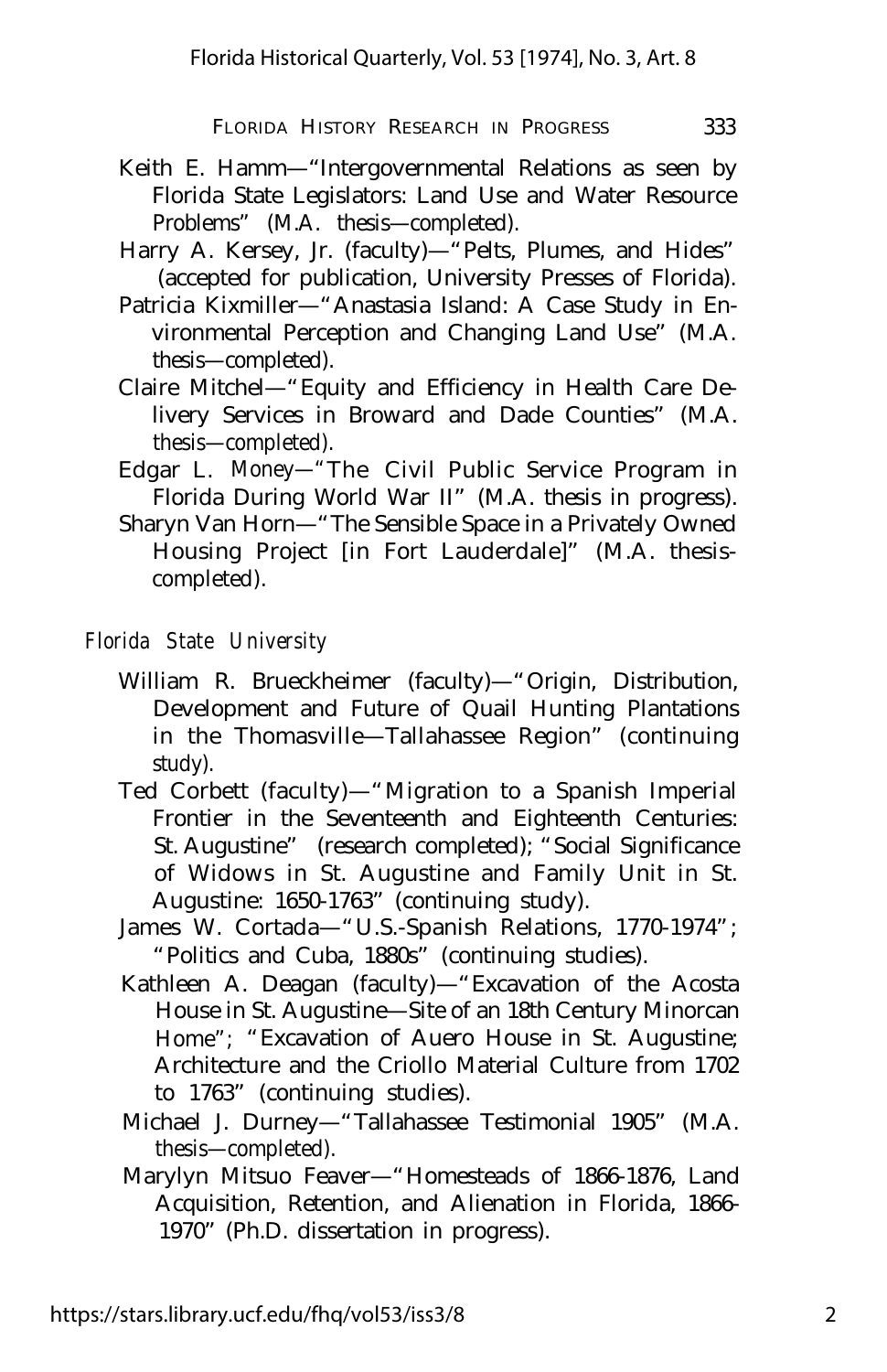- Marvin Frazier— "Slavery in Jefferson County" (M.A. thesis in progress).
- Paul George— "Crime and Punishment in Miami, 1920-1945" (Ph.D. dissertation in progress).
- Bruce T. Grindal— "The Black Rural Community, Tallahassee, Florida" (M.A. thesis in progress).
- Robert L. Hall (faculty)— "Black Churches in Florida: The Early Twentieth Century" (continuing study).
- Dororena Harris— "Abolitionist Sentiment in Florida" (M.A. thesis in progress).
- Brian Hennessy— "The Racial Integration of Urban Police Forces in Florida" (M.A. thesis in progress).
- M. Edward Hughes— "Florida and the Election of 1928" (Ph.D. dissertation— completed).
- Jesse J. Jackson— "Republicans and Florida Elections and Election Cases, 1877-1891" (Ph.D. dissertation— completed).
- M. K. Jones— "Survey of Upper Sweetwaker Creek Drainage" (M.A. thesis— completed).
- William Kerr— "The 1928 Presidential Election and the Catholic Issue in Florida" (M.A. thesis— completed).
- Edward F. Kuechel (faculty)— "The German-American Lumber Company" (continuing study).
- Louis Lesar (National Park Service)— "Archeological Survey from Panama City, Florida, to Mobile, Alabama" (continuing study).
- Kathleen Lyons— "Walkout: A History of the 1968 Florida Teachers' Strike" (M.A. thesis— completed).
- Sharon T. Meredith— "Social Life in St. Augustine in the 1850s" (M.A. thesis in progress).
- Barbara E. Miller— "Yellow Fever in Territorial Florida" (M.A. thesis in progress).
- Janice B. Miller— "Spanish East Florida under Governor Juan Nepomuceno de Quesada, 1789-1795" (Ph.D. dissertation— completed).
- Dan Morse and Robert Dailey (faculty)— "The Incidence of Disease and Abnormalities among the Prehistoric Indians from the Sowell Mound Area, Bay County, Florida, as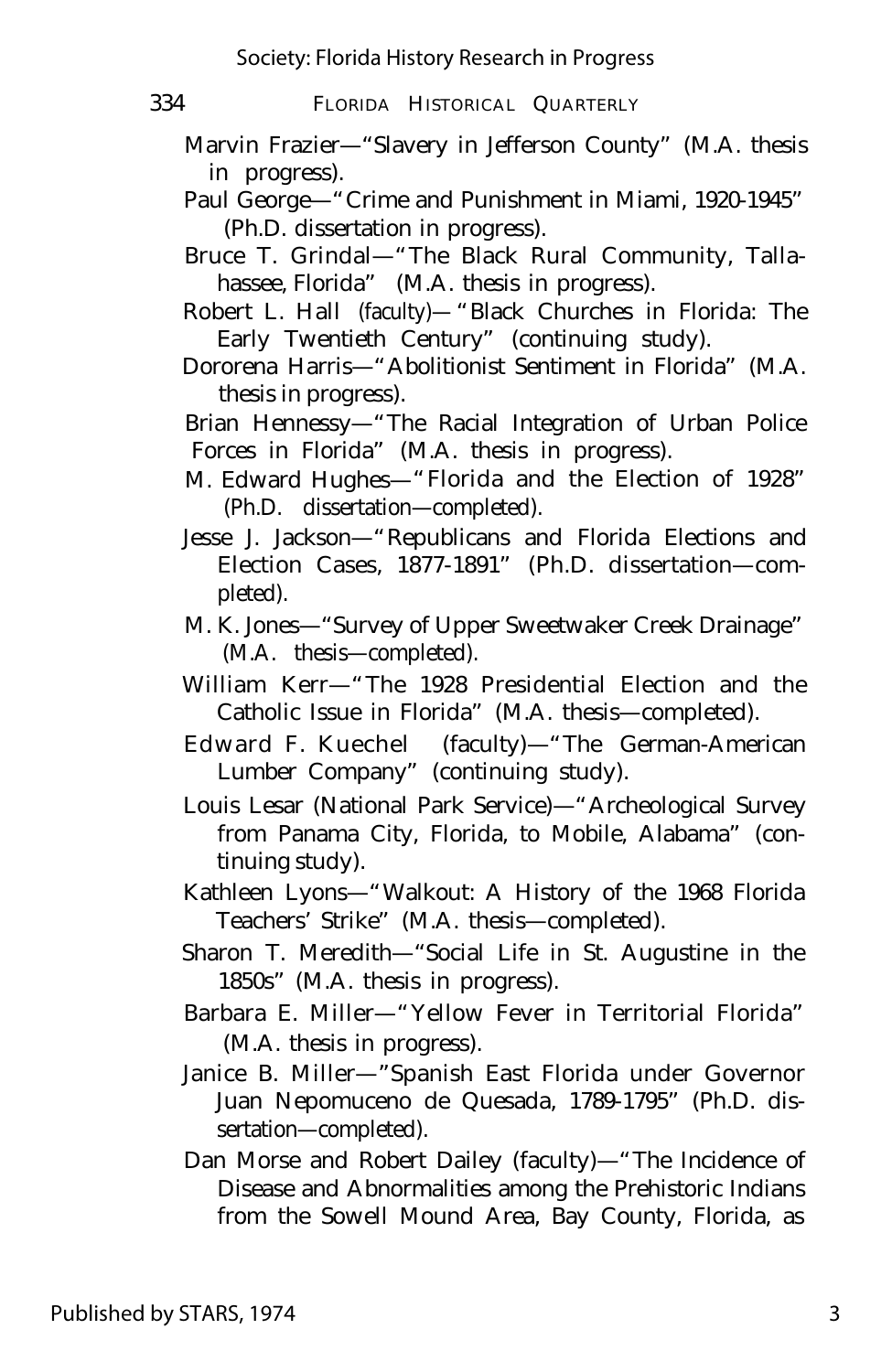- Terrance H. Nolan— "A History of Fort Clinch" (continuing study).
- J. Anthony Paredes (faculty)— "The Modern History and Contemporary Life of the Eastern Creeks" (continuing oral history study); "An Ethnohistorical Investigation of the Culture and Political Organization of the Creek Indians from 1726 to 1832" (continuing study).
- Everett Rains— "Race Relations in Florida, 1865-1910" (Ph.D. dissertation in progress).
- Michael G. Schene— "The Gamble Family of Middle Florida" (Ph.D. dissertation in progress); "History of Volusia County" (continuing study).
- Hale G. Smith (faculty)— "An Archeological Survey of Gulf Islands National Seashore" (research completed); "Archeological Investigations at Fort Matanzas to Locate Historical Features, Particularly the Watch Tower"; "The First Christmas in the United States" (continuing studies).
- Fay Ann Sullivan— "Frontier Georgia, 1754-1775" (M.A. thesis in progress).
- Mary E. Thomas (faculty)— "The C.S.S. *Tallahassee,* A Factor in Anglo-American Relations, 1864-1866" (research completed); "Great Britain and the Emigration of Freed Slaves from the United States to the West Indies" (continuing study).
- Frank A. Unger— "Some Aspects of Land Acquisition and Settlement in Territorial Florida: The St. Joseph Community" (M.A. thesis— completed).
- Burke G. Vanderhill (faculty)— "Problems of Traffic Generation on the Apalachicola-Chattoochee-Flint Waterway"; "The Alachua Trail"; "Florida's Fountains of Youth" (continuing studies).
- Linda K. Williams— "British Loyalism in East Florida" (M.A. thesis in progress).
- Roland G. Wood (faculty)— "Applications of Remote Sensing to Coastal Archeological Research" (continuing study).
- J. Leitch Wright, Jr. (faculty)— "Florida During the American Revolution" (accepted for publication, University Presses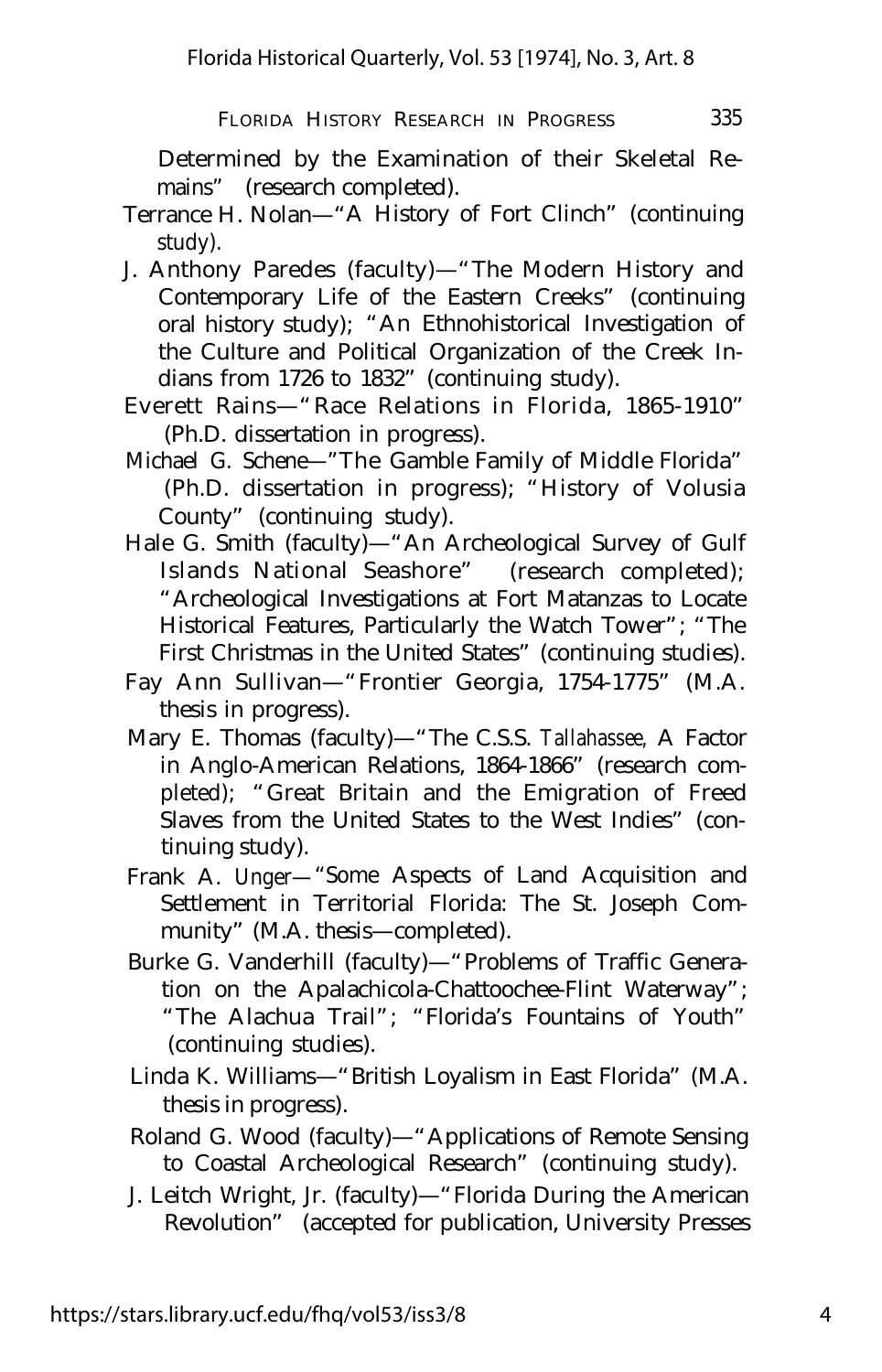of Florida); "Britain and the American Frontier, 1783- 1815" (accepted for publication, University of Georgia Press); "Southern Black Loyalists"; "British St. Augustine" (continuing studies).

## *Florida Technological University*

- John L. Evans (faculty)— "The Settlement of Masaryktown" (continuing study).
- Martha Reichold— "Local Growth Policy and Referenda: The Case of New Smyrna Beach" (continuing study).
- Jerrell H. Shofner (faculty)— "History of Jefferson County"; "Negro Land Tenure in Post-Civil War Fernandina" (continuing studies).
- Melissa Storey— "The Relationship of Orange County Development Policy to County Planning Department Priorities" (continuing study).
- Woodrow Storey— "Extension of Federal and State Welfare Aid and Guarantees to Migrant Farmworkers in Central Florida" (continuing study).
- Paul W. Wehr (faculty)— "History of Orange County"; "Slavia and the Winter Vegetable Industry" (continuing studies).
- Marilyn Whisler— "Reactions of Local Officials to Growth Policy Alternatives" (continuing study).

# *Jacksonville University*

- Frederick S. Aldridge (faculty)— "An Analysis of Effective Consolidation Upon the City of Jacksonville" (continuing study).
- George E. Buker (faculty)— "Effect of the Union Blockade Upon Florida During the Civil War" (continuing study).
- Joan S. Carver (faculty)— "Relative Merits of Consolidation versus Decentralization in City of Jacksonville" (continuing study).
- Lynn Mason— "Elementary School Teaching Kits on Jacksonville History" (continuing study).

## *Princeton University*

Arnold M. Pavlovsky— " 'We Busted Because We Failed':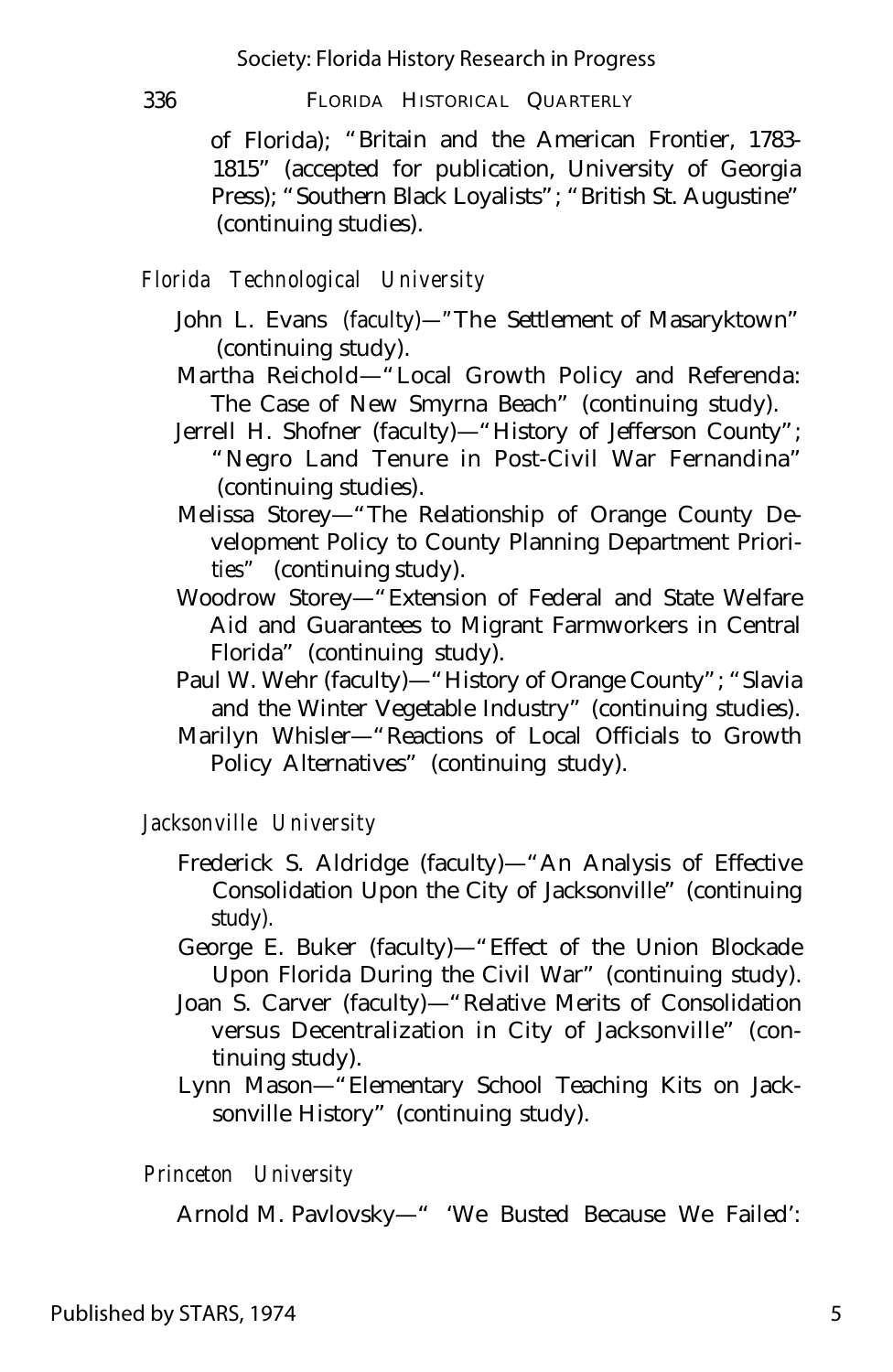Florida Politics, 1880-1908" (Ph.D. dissertation— completed).

#### *Samford University*

Wayne Flynt (faculty)— "The Messiah of the Wooly Hats: Governor Sidney J. Catts of Florida" (research completed).

*Stetson University*

Betty Jo Wroblewski— "The Writings of C. Vann Woodward on the Negro in the New South" (M.A. thesis— completed).

#### *Troy State University*

J. Barton Starr (faculty)— "Tories, Dons, and Rebels: The American Revolution in British West Florida, 1775-1783" (accepted for publication, University Presses of Florida); "The Case and Petition of His Majesty's Loyal Subjects, Late of West Florida" (accepted for publication, *Alabama Review);* "Documentary History of British West Florida"; "How to Catch a Bear" and "Slave Trading in Jamaica" translated and edited from *Philipp Waldeck's Diary;* "Loyalists of British West Florida" (continuing studies).

#### *University of Alabama in Birmingham*

- Jack D. L. Holmes (faculty)— "La Marcha de Gálvez: Louisiana's Giant Step Forward in the American Revolution" (research completed); "Pensacola Settlers, 1780-1821"; "Mobile Settlers"; "Bernardo de Gálvez and the American Revolution in West Florida"; "Biography of Juan de la Villebeuvre" (continuing studies).
- Larry Ross McIntosh— "The Black Watch Regiment (42nd Highlanders) in the French and Indian War and the American Revolution" (M.A. thesis in progress); "Pictorial History of Uniforms Worn at the Pensacola Campaign of 1781" (continuing study).
- David H. White (faculty)— "Panton, Leslie, and Company-John Forbes and Company"; "Vicente Folch y Juan, Governor in West Florida, 1785-1816" (continuing study).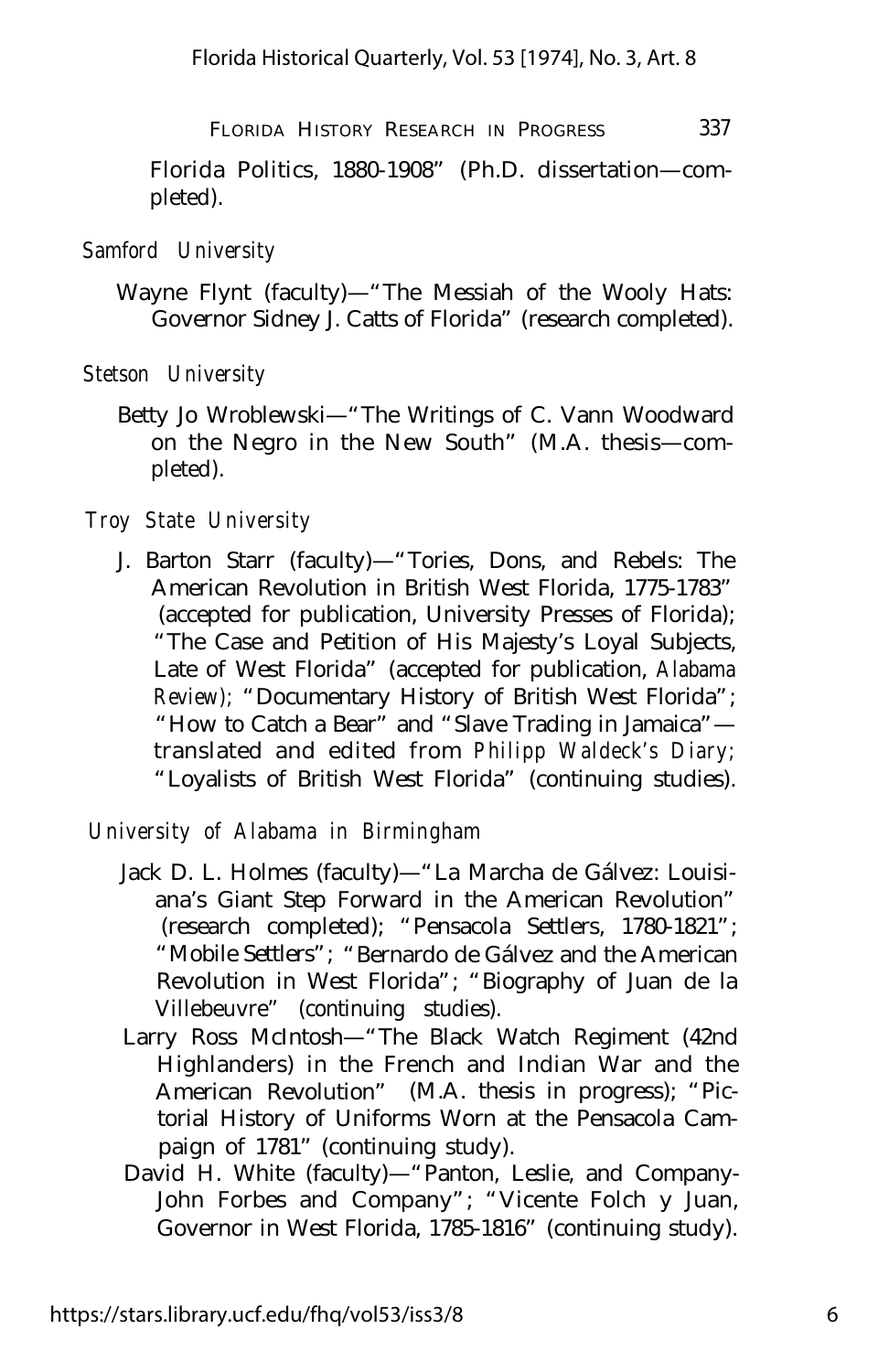# *University of Florida*

- Edward Akin— "Origins, Development, and Impact of the Flagler System, 1885-1913" (Ph.D. dissertation in progress).
- Elizabeth Alexander (project director), Bruce Chappell, Christine Galbraith, Dan Ross (graduate research assistants)— "Calendar of the Spanish Holdings of the P. K. Yonge Library of Florida History" (continuing study).
- Charles Benson and William Faherty (faculty)— "Moonport: The History of Apollo's Launch Facilities and Operations" (NASA contract study).
- James T. Brooks— "Rhetorical Study of the Speaking of Governors Napoleon Bonaparte Broward of Florida, Hoke Smith of Georgia, and Charles B. Aycock of North Carolina" (Ph.D. dissertation— completed).
- Harvey Robert Chabot— "Photographer's Ethics in Ten Photojournalism Situations as Judged by Three Types of Florida Daily Newspaper News Managers" (M.A. thesis— completed).
- William C. Childers (faculty)— "Garth Wilkinson and Robertson James: Abolitionists in Gainesville During Reconstruction" (continuing study)..
- David R. Colburn and Richard Scher (faculty)— "Florida Gubernatorial Politics in the Twentieth Century" (continuing study).
- Caroline Johnson Comnenos— "Florida's Sponge Industry: A Cultural and Economic Study" (Ph.D. dissertation in progress).
- John Alden Cross— "Land Reclamation Possibilities for the Hard-Rock Phosphate District of Florida" (M.A. thesis completed).
- Stephen Cumbaa— "Spanish Colonial Subsistence: A Comparative Study of Select Circum-Caribbean Archeological Sites" (Ph.D. disertation in progress).
- Kathleen A. Deagan— "Sex, Status and Role in the *Mestizaje* of Spanish Colonial Florida" (Ph.D. dissertation— completed).
- Charles H. Fairbanks (faculty)— "Archeological Investigations of St. Augustine" (continuing study).

Published by STARS, 1974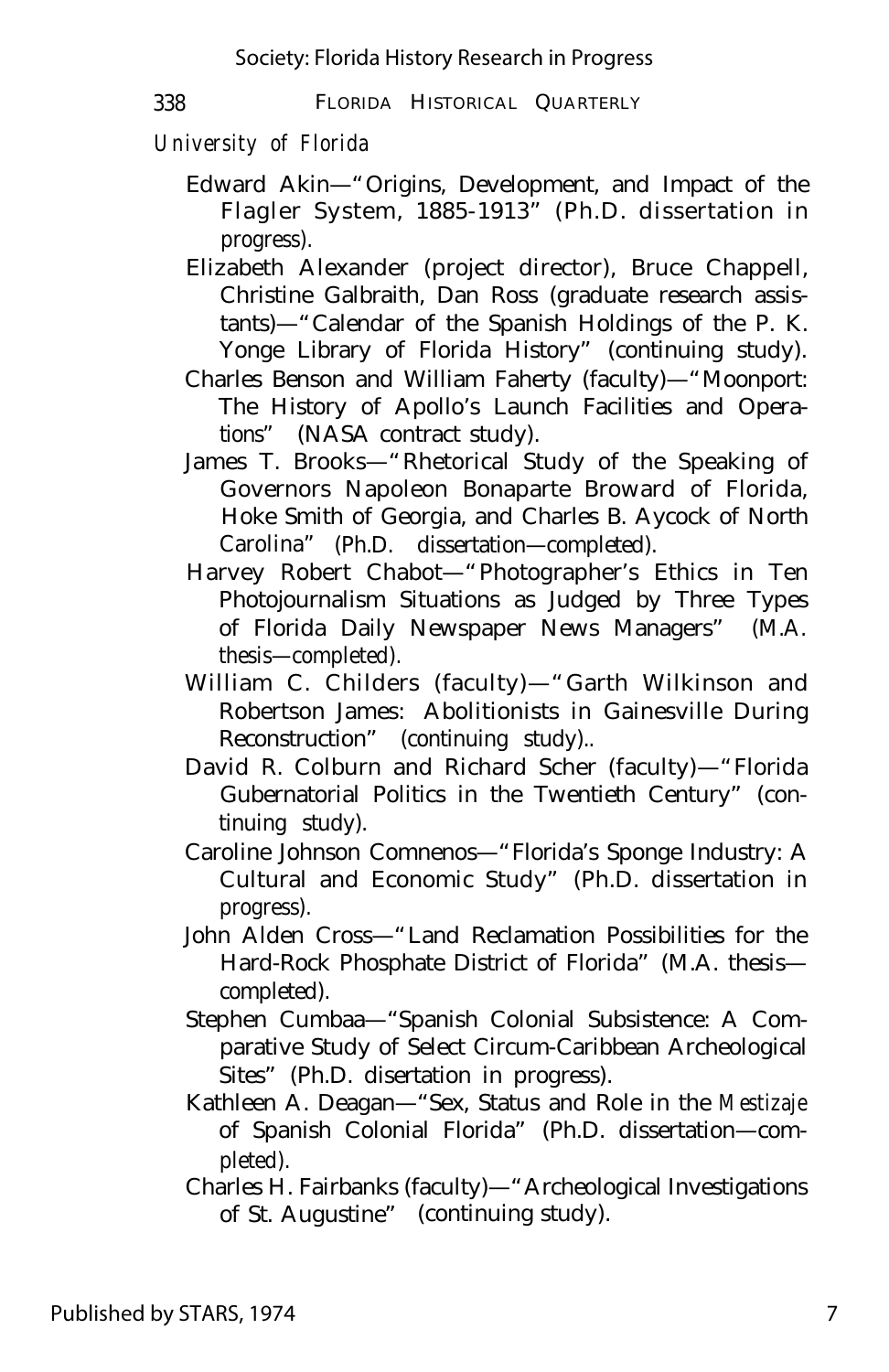- Charles H. Fairbanks and Jerald T. Milanich (faculty)— "Prehistoric Peoples of Florida" (continuing study).
- Michael V. Gannon (faculty)— "Documentary History of Florida, Volume I: The Colonial Period, 1513-1821" (continuing study).
- E. Ashby Hammond (faculty)— "Biographical Register of Florida Medical Practitioners, 1821-1861" (continuing study).
- John Paul Jones (faculty)— "Florida Press Association" (continuing study).
- Stephen Kerber— "Park Trammell of Florida" (Ph.D. dissertation in progress).
- Tom King— "The Florida Seminoles in the Twentieth Century" (Ph.D. dissertation in progress).
- Timothy A. Kohler— "Archeology of the Weeden Island Culture in Western Peninsular Florida" (M.A. thesis in progress).
- Dick R. Laird— The Northern Fringe of Rural Retirement Subdivisions within Peninsular Florida" (Ph.D. dissertation— completed).
- Judith A. McMurray— "The Definition of the Ceramic Complex at San Juan del Puerto" (M.A. thesis— completed).
- Robert B. Marcus (faculty)— "Geography of Florida" (research completed for textbook and continuing study).
- Jerald T. Milanich (faculty)— "Cultural Ecology of the Calusa Indians in Southwest Florida" (continuing study).
- Jerald T. Milanich (faculty) and William C. Sturtevant (Smithsonian Institution)— "The Jesus Maria Letter: A 17th Century Timucua-Spanish Document from North Florida" (continuing study).
- Ralph L. Peek (faculty)— "Florida in World War II" (continuing study).
- George Pozzetta (faculty)— "Florida's Ethnic Population: 1870-1920" (continuing study).
- Samuel Proctor (faculty)— "Documentary History of Florida, Volume II: Modern Florida, 1821-Present" (continuing study).
- Bruce Rosen— "Development of Negro Education in Florida During Reconstruction" (Ph.D. dissertation— completed).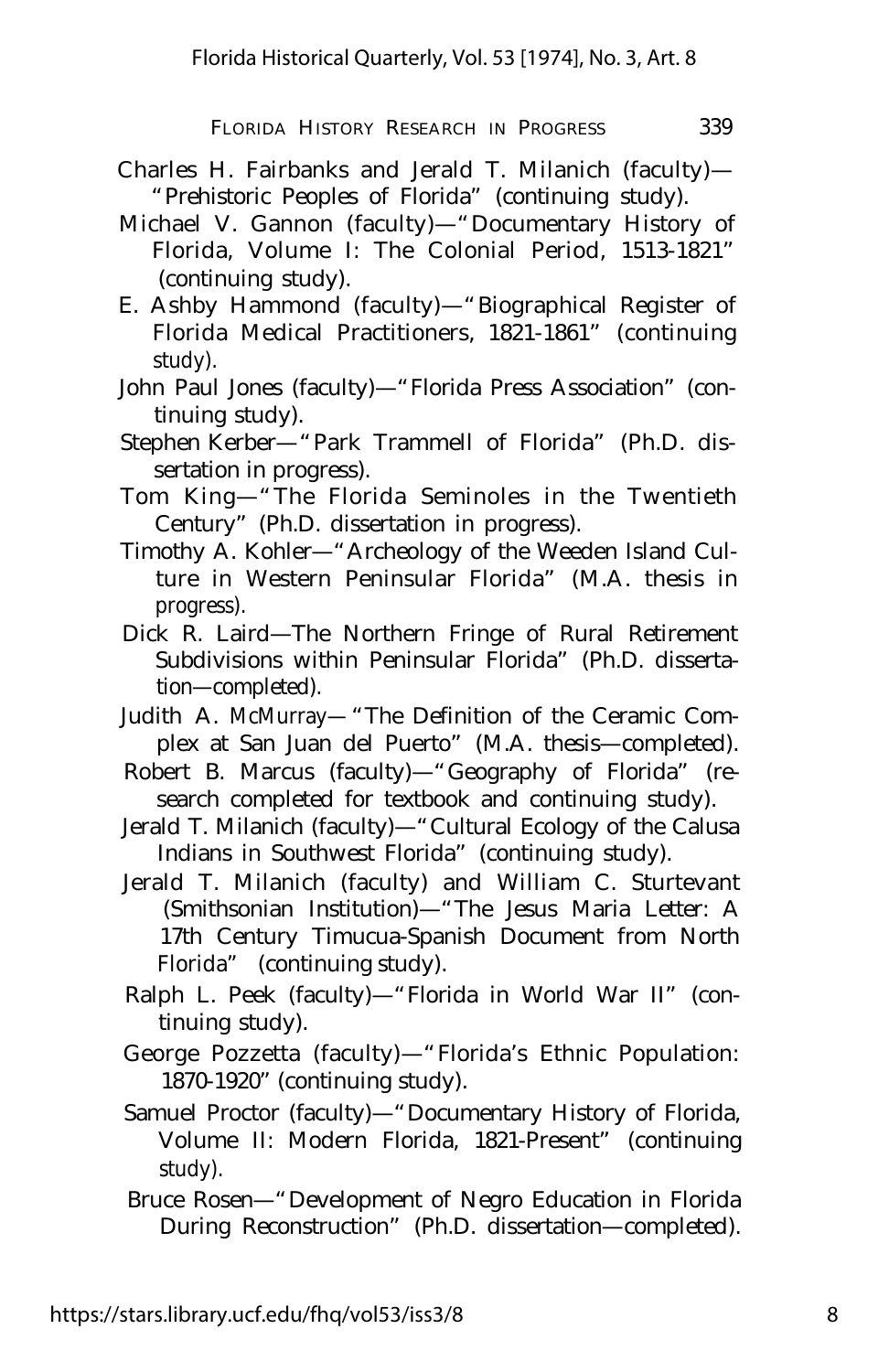- Byron John St. Dizier— "Confidential News Sources and the Florida Newspaper Reporter" (M.A. thesis— completed).
- Amy Bushnell-Seitz— "Social History of St. Augustine in the Spanish Period' (Ph.D. dissertation in progress).
- James Russell Stanton— "A Study of Public Relations in the Miami Land Boom of the 1920s" (M.A. thesis— completed).
- Claude C. Sturgill (faculty)— "British Garrisons in Eighteenth-Century Florida" (continuing study).
- Eldon R. Turner (faculty)— "Gainesville Odd Fellows Lodge, 1898-1930" (continuing study).
- Linda Vance— "May Mann Jennings: Florida's Genteel Activist" (M.A. thesis in progress).
- Sharon Wells— "The Political Ramifications in Florida of the Disston Land Purchase of 1881" (M.A. thesis in progress).
- Phillip Alton Werndli— "J. C. Penney and the Development of Penney Farms, Florida" (M.A. thesis— completed).
- L. Glenn Westfall— "Ybor City, A Cultural and Social History of a Southern Immigrant Town" (Ph.D. dissertation in progress).
- Arthur White (faculty)— "William N. Sheats: Progressive Educator, 1892-1922"; "100 Years of State Leadership in Public Education, 1876-1976" (continuing studies); "Changing Patterns of State Leadership and Florida's Crisis in Public Education: 1948-1973" (accepted for publication, University Presses of Florida).
- James Flaxington Whitman— "The Role of Broadcasting in the Information Functions of Selected State and Private Institutions in Florida" (M.A. thesis— completed).

*University of Miami*

- Thomas Minton— "The Florida Feather Trade" (M.A. thesis in progress).
- Charlton W. Tebeau (emeritus professor)— "History of the University of Miami" (continuing study).

*University of North Florida*

Dan Schafer (faculty)— "Biography of Eartha White of Jacksonville" (continuing study).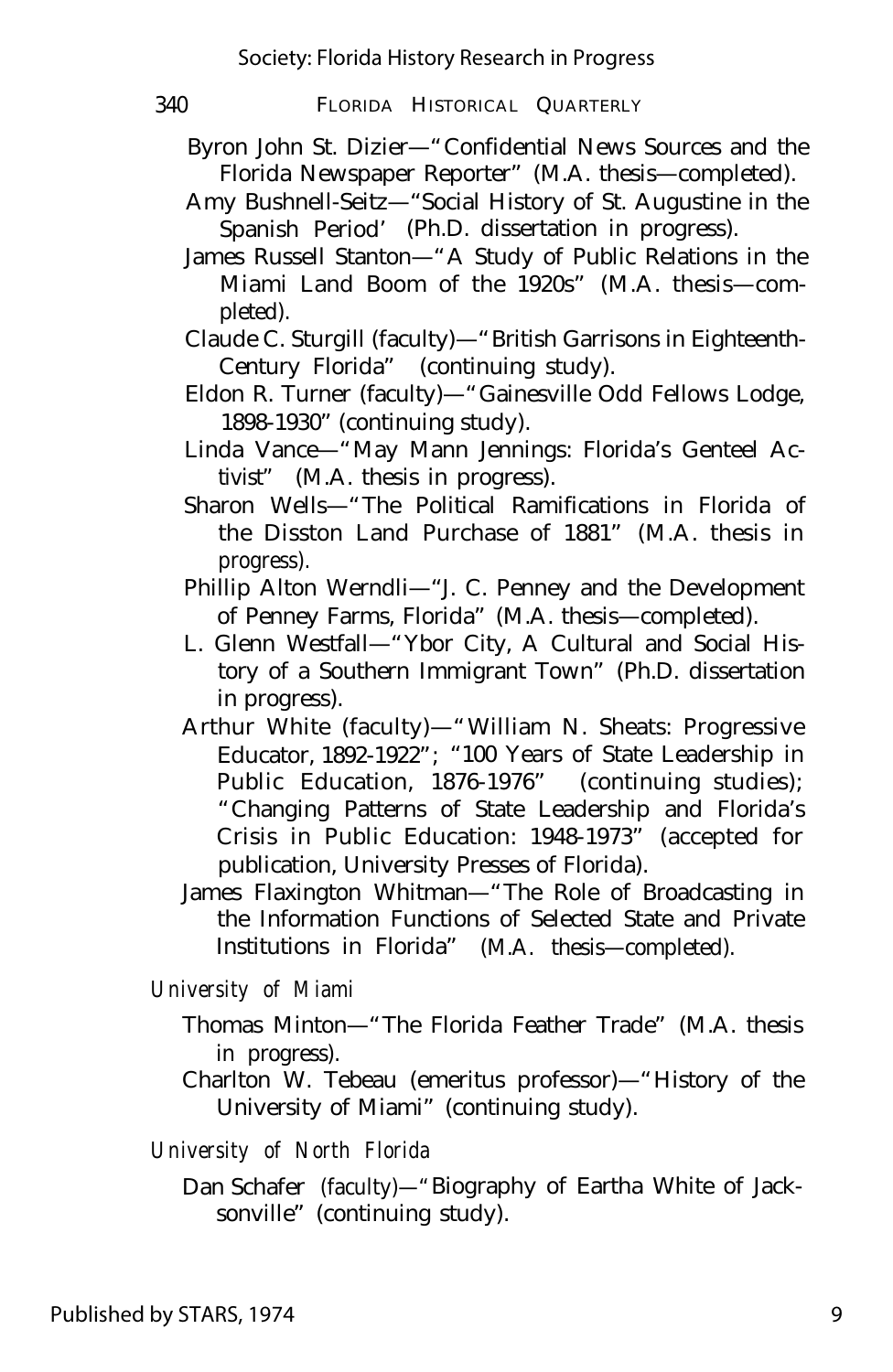*University of South Carolina*

- Lewis H. Cresse, Jr.— "William Henry Gleason: Carpetbagger, Politician, Land Developer" (Ph.D. dissertation in progress).
- Robert Culbertson— "Florida State Grange, 1873" (Ph.D. dissertation in progress).

### *University of South Florida*

- Charles Arnade (faculty)— "East and West Florida During the Revolutionary War"; "Cultural Influence of Spanish Florida on Contemporary Florida" (continuing studies).
- Charles Arnade and Eugene Lyon (faculty)— "Chart of Spanish Archival Material Inside and Outside Florida" (continuing study).
- Joan Greenacre— "Tampa on the Eve of the Spanish-American War" (M.A. thesis in progress).
- H. Harry Kim (faculty)— "Tourism and Energy Conservation Policy in Florida" (continuing study).
- Martin M. LaGodna (faculty)— "The Kansas-Florida-Ohio Triangle: Launching the National People's Party, 1890- 1891"; "The Great Government Grab: Tom Adams and the Agricultural Services Committee, 1957-1960" (continuing studies).
- Mary Leffler— "Historical Geography of Cedar Key" (M.A. thesis in progress).
- T. J. Northcutt, Jr., and H. Shiloh (faculty)— "Carcinogenic Potentialities of Florida Industries" (continuing study).
- A. Shiloh (faculty)— "The St. Petersburg Jewish Community: A Demographic and Attitudinal Study" (continuing study).
- John Stafford (faculty)— "Historical Geography of Tampa" (continuing study).
- Dana Todsen— "A Geographic Analysis of Infant Mortality Rates by Selected Census Tracts in Hillsborough County, Florida" (M.A. thesis in progress).
- J. Raymond Williams and Curtis Wienker (faculty)— "Excavation and Analysis of Skeletal Material from Sand Mounds in Martin County" (continuing study).